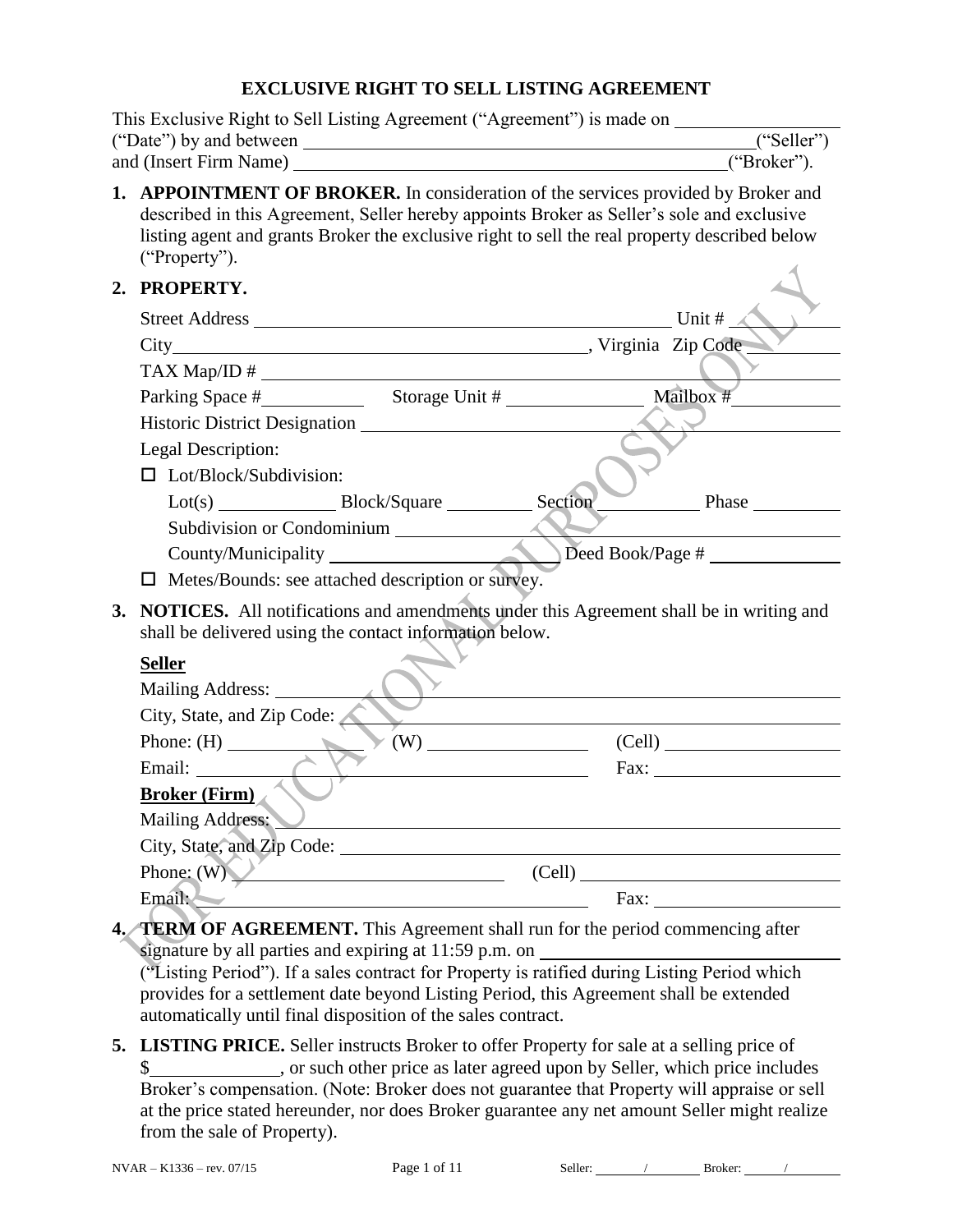#### **6. CONVEYANCES.**

**A. Personal Property and Fixtures.** Property includes the following personal property and fixtures, if existing: built-in heating and central air conditioning equipment, plumbing and lighting fixtures, sump pump, attic and exhaust fans, storm windows, storm doors, screens, installed wall-to-wall carpeting, window shades, blinds, window treatment hardware, smoke and heat detectors, TV antennas, exterior trees and shrubs. Unless otherwise agreed to in writing, all surface or wall mounted electronic components/devices **DO NOT** convey.

If more than one of an item convey, the number of items is noted. The items marked YES below are currently installed or offered:

| Yes No #<br>□<br>□<br>□<br>ப<br>□<br>$\Box$<br>□<br>□<br>$\Box$<br>□<br>□<br>$\Box$<br>$\Box$<br>□<br>□<br>$\Box$<br>□<br>◻<br>□<br>$\Box$<br>□<br>П                        |  | Items<br>Alarm System<br><b>Built-in Microwave</b><br>Ceiling Fan<br>Central Vacuum<br>Clothes Dryer<br>Clothes Washer<br>Cooktop<br>Dishwasher<br>Disposer<br>Electronic Air Filter<br>Fireplace Screen/Door | $YesNo$ # Items<br>$\Box$ $\Box$<br>$\Box$<br>□<br>$\Box$<br>$\Box$<br>$\Box$<br>□<br>$\Box$<br>$\Box$<br>□<br>□<br>$\Box$<br>$\Box$<br>□<br>$\Box$<br>$\Box$<br>$\Box$<br>$\Box$<br>$\Box$<br>$\Box$<br>$\Box$ | Freezer<br>Furnace Humidifier<br>Garage Opener<br>w/remote<br>Gas Log<br>Hot Tub, Equip & Cover<br>Intercom<br>Playground Equipment<br>Pool, Equip, & Cover<br>Refrigerator<br>w/ice maker                                                                                                                                                       | YesNo#<br>$\Box$<br>ப<br>□<br>□<br>О,<br>□<br>□<br>$\Box$<br>Ø<br>□<br>Ō<br>D<br>Ь<br>П<br>d<br>□<br>$\Box$<br>$\Box$<br>□<br>$\Box$ | Items<br><b>Satellite Dish</b><br><b>Storage Shed</b><br><b>Stove or Range</b><br><b>Trash Compactor</b><br>Wall Oven<br>Water Treatment System<br>Window A/C Unit<br>Window Fan<br><b>Window Treatments</b><br><b>Wood Stove</b> |  |  |
|-----------------------------------------------------------------------------------------------------------------------------------------------------------------------------|--|---------------------------------------------------------------------------------------------------------------------------------------------------------------------------------------------------------------|-----------------------------------------------------------------------------------------------------------------------------------------------------------------------------------------------------------------|--------------------------------------------------------------------------------------------------------------------------------------------------------------------------------------------------------------------------------------------------------------------------------------------------------------------------------------------------|--------------------------------------------------------------------------------------------------------------------------------------|-----------------------------------------------------------------------------------------------------------------------------------------------------------------------------------------------------------------------------------|--|--|
|                                                                                                                                                                             |  | Other:                                                                                                                                                                                                        |                                                                                                                                                                                                                 |                                                                                                                                                                                                                                                                                                                                                  |                                                                                                                                      |                                                                                                                                                                                                                                   |  |  |
|                                                                                                                                                                             |  |                                                                                                                                                                                                               |                                                                                                                                                                                                                 |                                                                                                                                                                                                                                                                                                                                                  |                                                                                                                                      |                                                                                                                                                                                                                                   |  |  |
|                                                                                                                                                                             |  | B. As-Is Items. Seller will not warrant the condition or working order of the following<br>items and/or systems:                                                                                              |                                                                                                                                                                                                                 |                                                                                                                                                                                                                                                                                                                                                  |                                                                                                                                      |                                                                                                                                                                                                                                   |  |  |
|                                                                                                                                                                             |  |                                                                                                                                                                                                               |                                                                                                                                                                                                                 |                                                                                                                                                                                                                                                                                                                                                  |                                                                                                                                      |                                                                                                                                                                                                                                   |  |  |
|                                                                                                                                                                             |  | C. As-Is Marketing. Seller $\Box$ does OR $\Box$ does not authorize Broker to offer the entire<br>Property in "As-Is" condition.                                                                              |                                                                                                                                                                                                                 |                                                                                                                                                                                                                                                                                                                                                  |                                                                                                                                      |                                                                                                                                                                                                                                   |  |  |
|                                                                                                                                                                             |  | D. Leased Items, Systems, And/Or Service Contracts. Any leased items, systems, or<br>7. HOMEOWNER WARRANTY. Seller has the option to purchase a homeowner warranty,                                           |                                                                                                                                                                                                                 | service contracts (including, but not limited to, termite or pest control, home warranty,<br>fuel tanks, water treatment systems, lawn contracts, security system monitoring, and<br>satellite contracts) DO NOT CONVEY absent an express written agreement by buyer and<br>Seller. The following is a list of the leased items within Property: |                                                                                                                                      |                                                                                                                                                                                                                                   |  |  |
| which can be in effect during the Listing Period and will transfer to the buyer upon<br>settlement. Seller should review the scope of coverage, exclusions and limitations. |  |                                                                                                                                                                                                               |                                                                                                                                                                                                                 |                                                                                                                                                                                                                                                                                                                                                  |                                                                                                                                      |                                                                                                                                                                                                                                   |  |  |
|                                                                                                                                                                             |  |                                                                                                                                                                                                               |                                                                                                                                                                                                                 |                                                                                                                                                                                                                                                                                                                                                  |                                                                                                                                      |                                                                                                                                                                                                                                   |  |  |
|                                                                                                                                                                             |  | <b>8. UTILITIES.</b> (Check all that apply)                                                                                                                                                                   |                                                                                                                                                                                                                 |                                                                                                                                                                                                                                                                                                                                                  |                                                                                                                                      |                                                                                                                                                                                                                                   |  |  |
|                                                                                                                                                                             |  |                                                                                                                                                                                                               |                                                                                                                                                                                                                 |                                                                                                                                                                                                                                                                                                                                                  |                                                                                                                                      |                                                                                                                                                                                                                                   |  |  |
|                                                                                                                                                                             |  | Air Conditioning: □ Oil □ Gas □ Electric □ Heat Pump □ Other _____ □ Zones ___                                                                                                                                |                                                                                                                                                                                                                 |                                                                                                                                                                                                                                                                                                                                                  |                                                                                                                                      |                                                                                                                                                                                                                                   |  |  |
|                                                                                                                                                                             |  | Heating: $\Box$ Oil $\Box$ Gas $\Box$ Electric $\Box$ Heat Pump $\Box$ Other $\Box$ $\Box$ Zones $\Box$                                                                                                       |                                                                                                                                                                                                                 |                                                                                                                                                                                                                                                                                                                                                  |                                                                                                                                      |                                                                                                                                                                                                                                   |  |  |

| Water Supply: $\Box$ Public $\Box$ Private Well $\Box$ Community Well |  |  |  |
|-----------------------------------------------------------------------|--|--|--|
|-----------------------------------------------------------------------|--|--|--|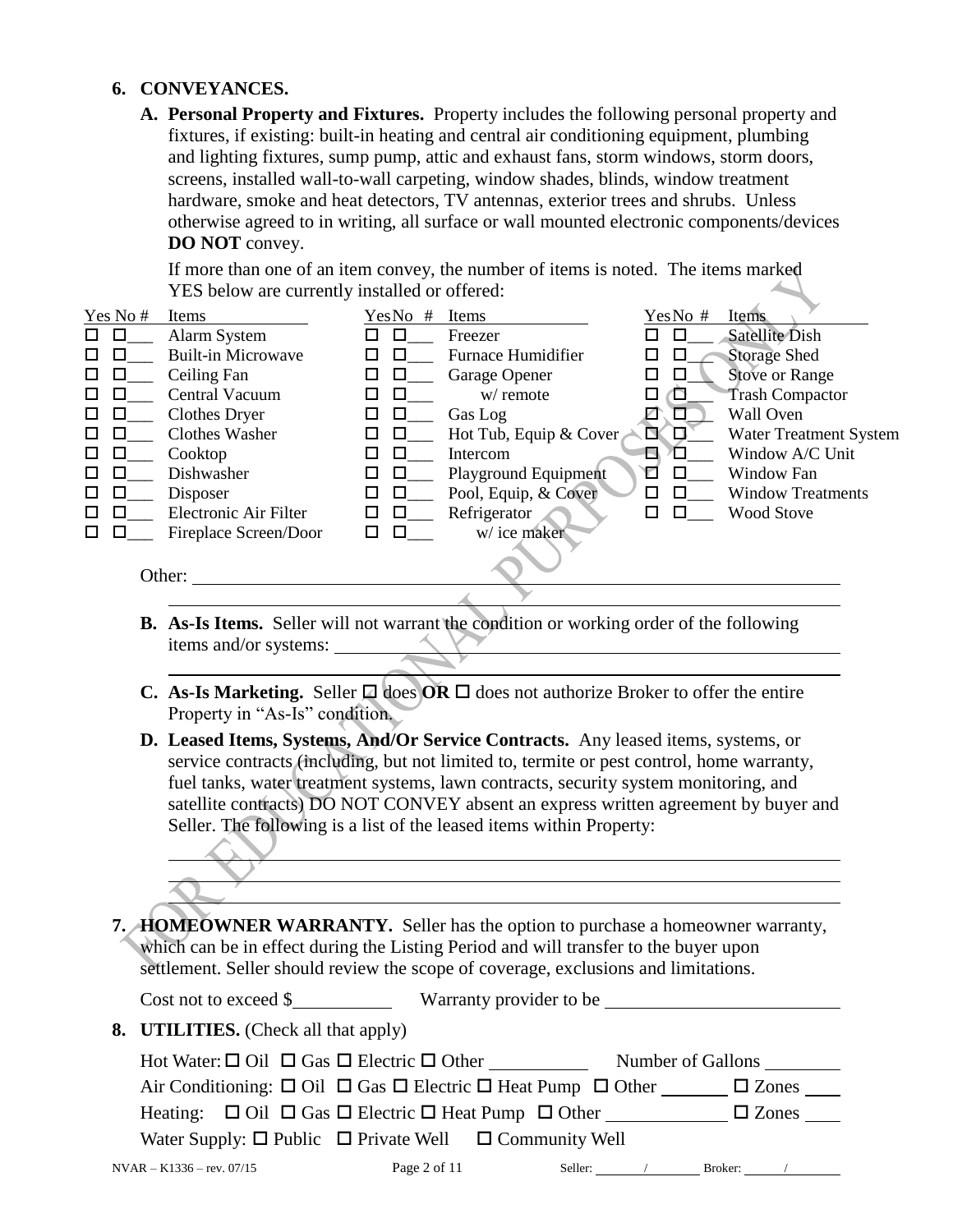Sewage Disposal:  $\Box$  Public  $\Box$  Septic Approved for Bedrooms

Type of Septic System:  $\Box$  Community  $\Box$  Conventional  $\Box$  Alternative  $\Box$  Experimental

\*Section 32.1-164:1 of the Code of Virginia requires Seller to disclose whether the onsite septic system serving Property is operating under a waiver of repair and/or maintenance requirements imposed by the State Board of Health. If the septic system is operating pursuant to a waiver, then Seller must provide the buyer with the "Disclosure Regarding Validity of Septic System Permit" prior to contract ratification. Such waiver is not transferable to the buyer.

Seller represents that the septic system  $\Box$  is **OR**  $\Box$  is not operating under a waiver from the State Board of Health.

- **9. BROKER DUTIES.** Broker shall perform, and Seller hereby authorizes Broker to perform, the following duties. In performing these duties, Broker shall exercise ordinary care, comply with all applicable laws and regulations and treat all parties honestly.
	- **A.** Broker shall protect and promote the interests of Seller and shall provide Seller with services consistent with the standards of practice and competence that are reasonably expected of licensees engaged in the business of real estate brokerage. Seller acknowledges that Broker is bound by the bylaws, policies and procedures, and rules and regulations governing the MLS, the Code of Ethics of the National Association of REALTORS®,the Code of Virginia and the Regional Rules and Regulations for the electronic lockbox system.
	- **B.** Broker shall use reasonable efforts and act diligently to seek buyers for Property at the price and terms stated herein or otherwise acceptable to Seller, to negotiate on behalf of Seller, to establish strategies for accomplishing Seller's objectives, to assist in satisfying Seller's contractual obligations and to facilitate the consummation of the sale of Property.
	- **C.** Broker shall market Property, at Broker's discretion, including without limitation, description, interior and exterior photographs in appropriate advertising media, such as publications, mailings, brochures and internet sites; provided, however, Broker shall not be obligated to continue to market Property after Seller has accepted an offer.
	- **D.** Broker shall present all written offers or counteroffers to and from Seller, in a timely manner, even if Property is already subject to a ratified contract of sale, unless otherwise instructed by Seller in writing.
	- **E.** Broker shall account, in a timely manner, for all money and property received in trust by Broker, in which Seller has or may have an interest.
	- **F.** Broker shall show Property during reasonable hours to prospective buyers and shall accompany or accommodate, as needed, other real estate licensees, their prospective buyers, inspectors, appraisers, exterminators and other parties necessary for showings and inspections of Property, to facilitate and/or consummate the sale of Property. Broker

 $\Box$  shall **OR**  $\Box$  shall not install an electronic lockbox on Property to allow access and showings by persons who are authorized to access Property.

**G.** Broker  $\Box$  shall **OR**  $\Box$  shall not install "For Sale" signs on Property, as permitted. Seller is responsible for clearly marking the location of underground utilities, equipment or other items that may be damaged by the placement of the sign.

#### **10. MARKETING/MLS/INTERNET ADVERTISING.**

**A.** Broker shall make a blanket unilateral offer of cooperation and compensation to other brokers in any multiple listing service ("MLS") that Broker deems appropriate. Broker shall disseminate information regarding Property, including the entry date, listing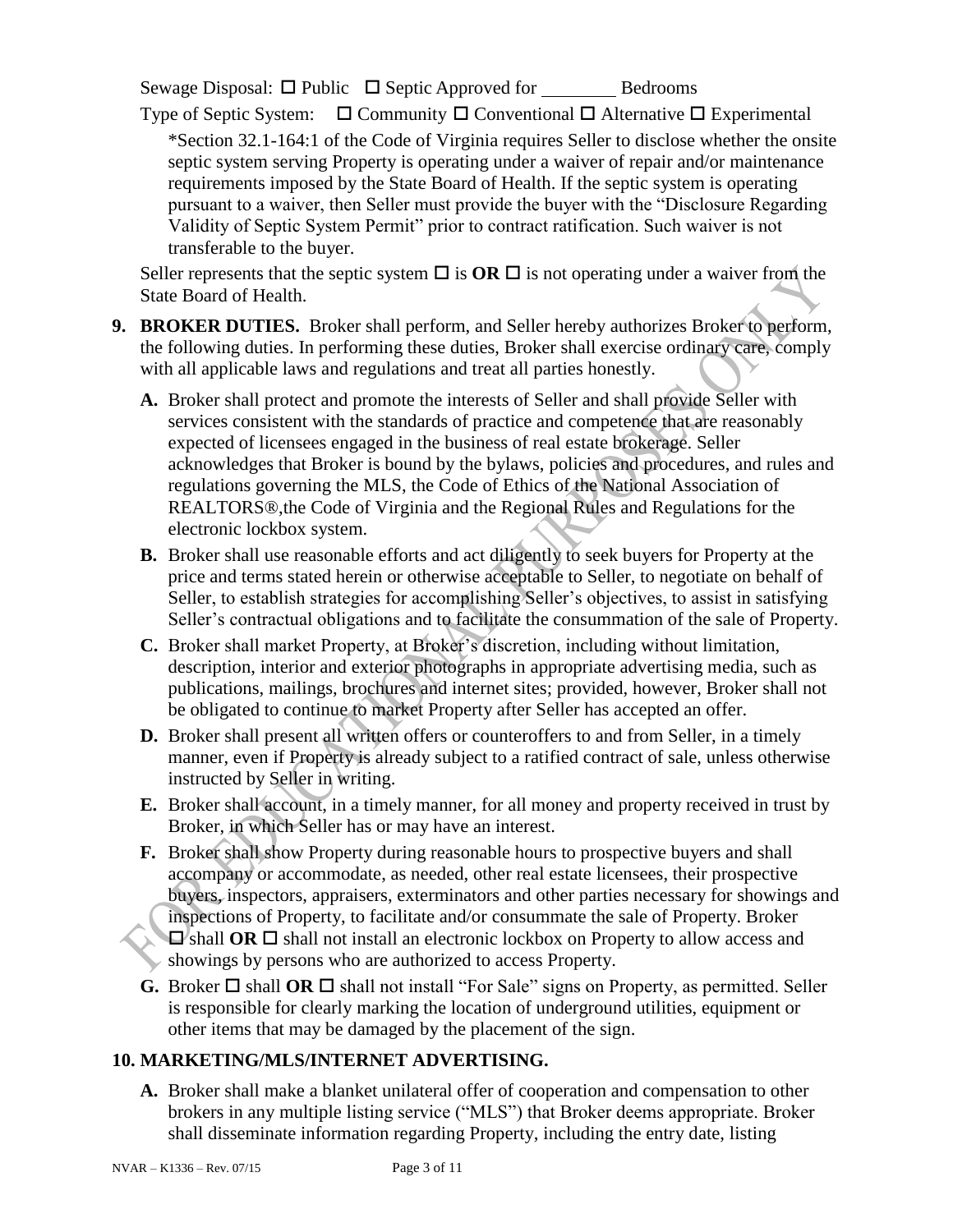price(s), final price and all terms, and expired or withdrawn status, by printed form and/or electronic computer service, which may include internet advertising, during and after the expiration of this Agreement.

Broker shall enter the listing information into the MLS database:

 $\Box$  Within 48 hours (excluding weekends and holidays) of commencement of the Listing Period  $OR \square$  on or before:

- **B.** The parties agree and understand that internet advertising includes:
	- 1) Broker's internet website;
	- 2) The internet websites of licensed real estate salespersons or associate real estate brokers affiliated with Broker;
	- 3) Any other internet websites in accordance with applicable MLS rules and regulations;
	- 4) Printed media; and/or
	- 5) Any available MLS program(s) that enable participants to display aggregated MLS active listing information on other such participants' and authorized users' public websites.
- **C.** Seller agrees and understands that Broker has provided an opportunity to Seller to opt-out of any of the following four provisions which govern the display of information on Virtual Office Websites (VOW) and that Broker is thus hereby authorized by Seller to submit and market Property as follows.

## **PART I:**

 $\Box$  Seller authorizes OR  $\Box$  Seller does not authorize Broker to submit and market Property by and through the display on any internet websites.

**If Seller selects the second option, consumers who conduct searches for listings on the internet will not see the corresponding information about Property in response to a search.**

# **PART II:**

 $\Box$  Seller authorizes **OR**  $\Box$  Seller does not authorize the display of Property address on any internet website.

# **PART III:**

 $\Box$  Seller authorizes OR  $\Box$  Seller does not authorize the display of unedited comments or reviews of Property (or display a hyperlink to such comments or reviews) on MLS participants' internet websites.

# **PART IV:**

- $\Box$  Seller authorizes **OR**  $\Box$  Seller does not authorize the display of an automated estimate of the market value of Property (or a hyperlink to such estimate) on MLS participants' internet websites.
- **D.** During the term of this Agreement, Seller may, by written notice to Broker, authorize Broker to enable or disable use of any feature as described in 10.C. above. Broker agrees to update the MLS database accordingly.
- **E.**  $\Box$  Seller authorizes **OR**  $\Box$  Seller does not authorize Broker to conduct pre-marketing activities in accordance with the attached addendum.

### **11. TYPES OF REAL ESTATE REPRESENTATION - DISCLOSURE AND INFORMED CONSENT.**

**Seller representation** occurs by virtue of this Agreement with Seller's contract to use Broker's services and may also include any cooperating brokers who act on behalf of Seller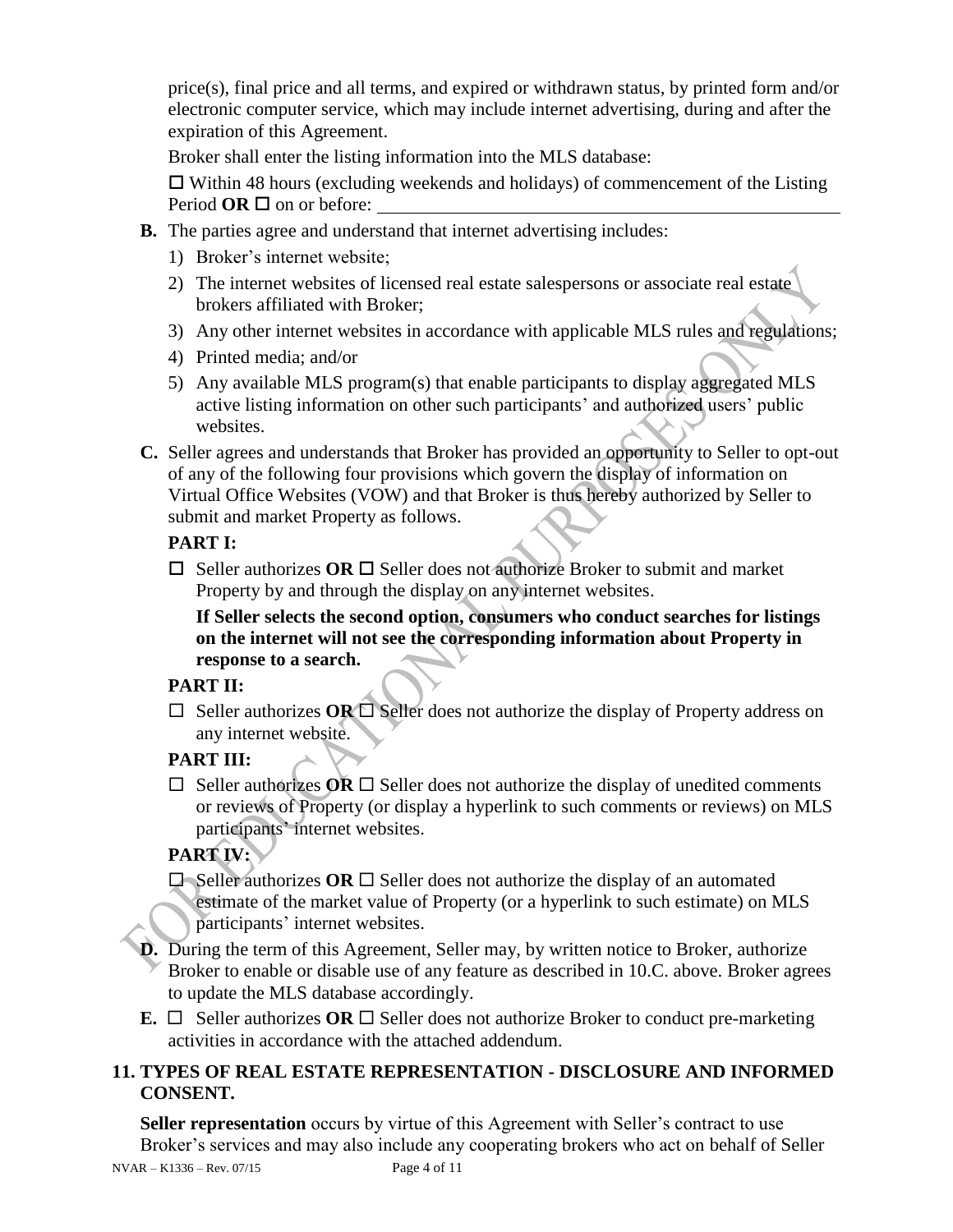as subagent of Broker. (Note: Broker may assist a buyer or prospective buyer by performing ministerial acts that are not inconsistent with Broker's duties as Seller's listing agent under this Agreement.)

**Buyer representation** occurs when buyers contract to use the services of their own broker (known as a buyer representative) to act on their behalf.

**Designated representation** occurs when a buyer and seller in one transaction are represented by different sales associate(s) affiliated with the same broker. Each of these sales associates, known as a designated representative, represents fully the interests of a different client in the same transaction. Designated representatives are not dual representatives if each represents only the buyer or only the seller in a specific real estate transaction. In the event of designated representatives, each representative shall be bound by client confidentiality requirements, set forth in the CONFIDENTIAL INFORMATION paragraph. The broker remains a dual representative.

 $\square$  Seller does not consent to designated representation and does not allow Property to be shown to a buyer represented by this Broker through another designated representative associated with the firm. **OR**

 $\square$  Seller consents to designated representation and allows Property to be shown to a buyer represented by this Broker through another designated representative associated with the firm.

**Dual representation** occurs when the same broker and the same sales associate represent both the buyer and seller in one transaction. In the event of dual representation, the broker shall be bound by confidentiality requirements for each client, set forth in the CONFIDENTIAL INFORMATION paragraph.

 $\square$  Seller does not consent to dual representation and Seller does not allow Property to be shown to a buyer represented by this Broker through the same sales associate. **OR**

 $\square$  Seller consents to dual representation and allows Property to be shown to a buyer represented by this Broker through the same sales associate.

### **An additional disclosure is required before designated or dual representation is to occur for a specific transaction.**

Broker will notify other real estate licensees via the MLS whether Seller consents to designated or dual representation.

### **12. BROKER COMPENSATION.**

**A. Payment.** Seller shall pay Broker in cash total compensation of

("Compensation") if, during the term of this Agreement, anyone produces a buyer ready, willing and able to buy Property.

Compensation is also earned if, within days after the expiration or termination of this Agreement, a contract is ratified with a ready, willing, and able buyer

to whom Property had been shown during the term of this Agreement; provided,

however, that Compensation need not be paid if a contract is ratified on Property while Property is listed with another real estate company.

**B. Buyer Broker.** Broker shall offer a portion of Compensation to the buyer broker as indicated:

Buyer Agency Compensation: **OR** 

Other Compensation:

*Note: Compensation may be shown by a percentage of the gross selling price, a definite dollar amount or "N" for no compensation.*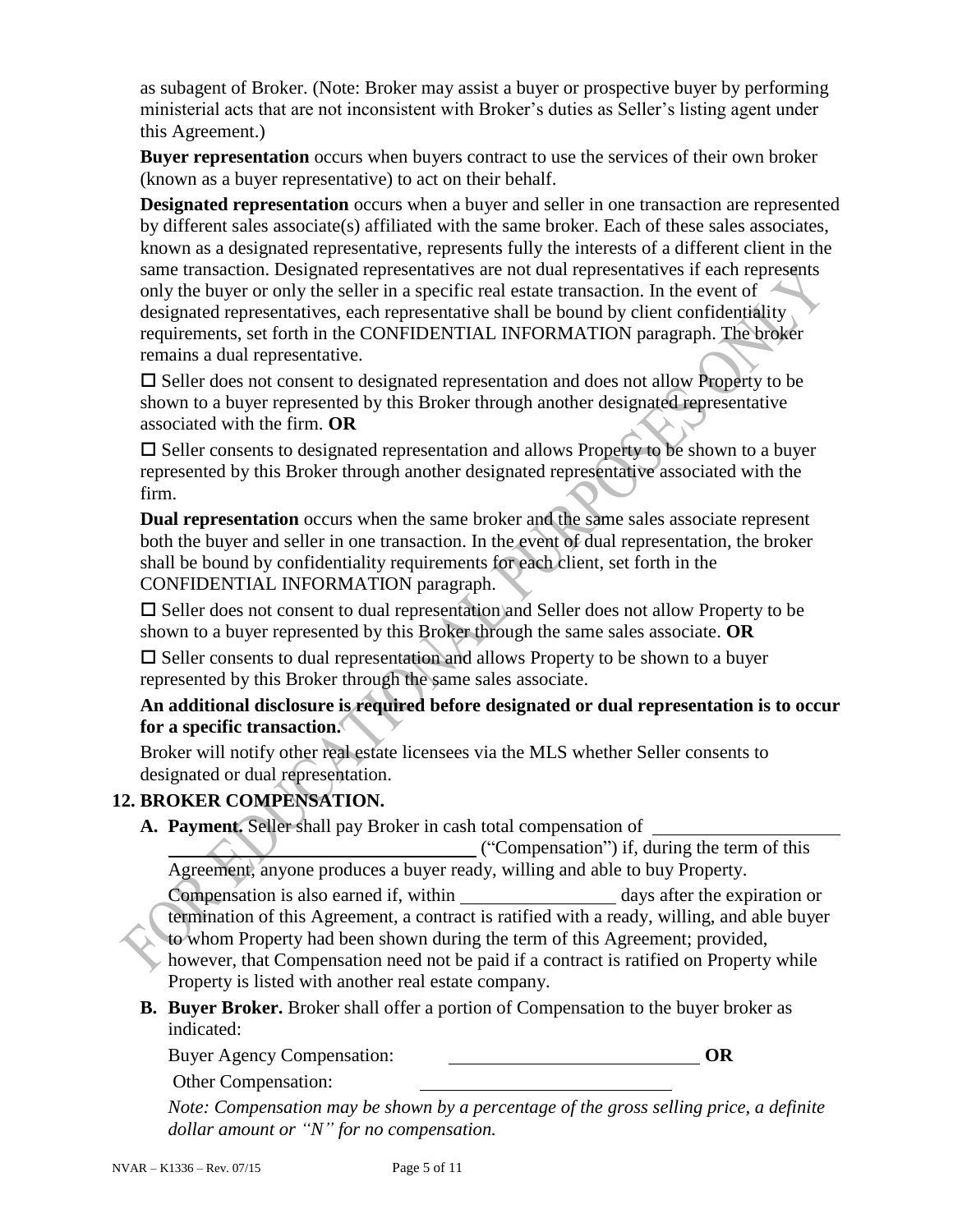*Broker's compensation and the sharing of compensation between brokers are not fixed, controlled, recommended or suggested by any multiple listing service or Association of REALTORS®.*

- **C. Retainer Fee.** Broker acknowledges receipt of a retainer fee in the amount of which  $\Box$  shall **OR**  $\Box$  shall not be subtracted from Compensation. The retainer fee is nonrefundable and is earned when paid.
- **D. Early Termination.** In the event Seller wishes to terminate this Agreement prior to the end of Listing Period, without good cause, Seller shall pay Broker before Broker's execution of a written release.
- **13. CONFIDENTIAL INFORMATION.** Broker shall maintain the confidentiality of all personal and financial information and other matters identified as confidential by the client which were obtained by Broker during the brokerage relationship, unless the client consents in writing to the release of such information or as otherwise provided by law. The obligation of Broker to preserve confidential information continues after termination of the brokerage relationship. Information concerning material defects about Property is not considered confidential information.
- **14. AUTHORIZATION TO DISCLOSE OTHER OFFERS.** In response to inquiries from buyers or cooperating brokers, Broker may not disclose, without Seller's authorization, the existence of other written offers on Property. If Seller does give such authorization, Seller acknowledges that Broker and sales associate(s) must disclose whether the offers were obtained by the listing agent, another member of the listing Broker's firm, or by a cooperating broker.

Seller  $\Box$  does **OR**  $\Box$  does not authorize Broker and sales associate(s) to disclose such information to buyers or cooperating brokers.

- **15. COMPLIANCE WITH FAIR HOUSING LAWS.** Property shall be shown and made available without regard to race, color, religion, sex, handicap, familial status or national origin as well as all classes protected by the laws of the United States, the Commonwealth of Virginia and applicable local jurisdictions, or by the REALTOR® Code of Ethics.
- **16. RELOCATION PROGRAM.** Seller is participating in any type of relocation program: □ Yes  $OR \square$  No.

If "Yes": (a) the program is named:

Contact Name Contact Information and (b) terms of the program are:  $\sim$   $\sim$   $\sim$   $\sim$   $\sim$ 

If: "No" or if Seller has failed to list a specific employee relocation program, then Broker shall have no obligation to cooperate with or compensate any undisclosed program.

**17. CONDOMINIUM ASSOCIATION.** Seller represents that Property  $\Box$  is  $\overline{OR}$   $\Box$  is not located within a development which is a Condominium or Cooperative. Condominiums or Cooperatives being offered for sale are subject to the receipt by buyers of the required disclosures, and Seller is responsible for payment of appropriate fees and for providing these disclosure documents to prospective buyers as prescribed in the Condominium Act, Section 55-79.39 et seq., and the Cooperative Act, Section 55-424, et seq., of the Code of Virginia.

 $\square$  Seller **OR**  $\square$  Broker shall order the association disclosure documents at Seller's expense

 $\Box$  at the time of listing **OR**  $\Box$  within 3 days following the date of contract ratification or **OR**  $\Box$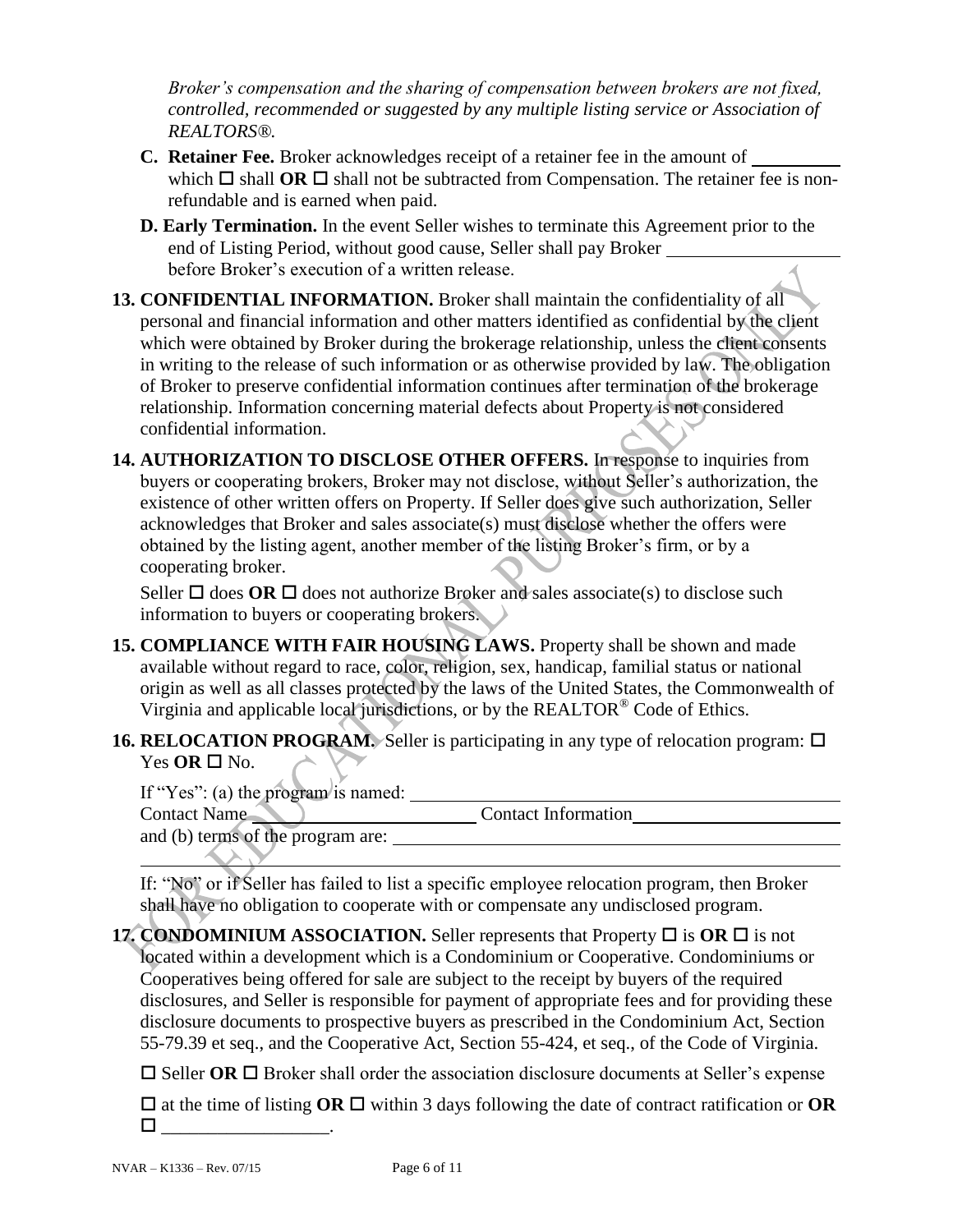| The Condominium or Cooperative dues are \$ |     | per |
|--------------------------------------------|-----|-----|
| (frequency of payment).                    |     |     |
| Special Assessment \$                      | tor |     |

Condominium or Cooperative Association Name:

Management Company: Phone #:

Seller represents that Seller  $\Box$  is  $OR \Box$  is not current on all condominium association dues and/or special assessments.

**18. PROPERTY OWNERS' ASSOCIATION.** Seller represents that Property  $\Box$  is OR  $\Box$  is not located within a development(s) which is subject to the Virginia Property Owners' Association Act, Sections 55-508 through 55-516 of the Code of Virginia. If Property is within such a development, Seller is responsible for payment of the appropriate fees and for providing these disclosure documents to the buyers.

 $\Box$  Seller **OR**  $\Box$  Broker shall order the association disclosure documents at Seller's expense

 $\Box$  at the time of listing **OR**  $\Box$  within 3 days following the date of contract ratification or **OR**  $\square$  \_\_\_\_\_\_\_\_\_\_\_\_\_\_\_\_\_\_\_\_\_\_\_.

| The Property Owners Association dues are \$ | per      |
|---------------------------------------------|----------|
| (frequency of payment).                     |          |
| Special Assessment \$                       | for      |
| Property Owners' Association Name:          |          |
| Management Company:                         | Phone #: |

Seller represents that Seller  $\Box$  is  $\overline{OR} \Box$  is not current on all property owners' association dues and/or special assessments.

**19. PROPERTY CONDITION.** Seller acknowledges that Broker has informed Seller of Seller's rights and obligations under the Virginia Residential Property Disclosure Act. Property  $\Box$  is  $OR \Box$  is not exempt from the Act. If not exempt, Seller has completed and provided to Broker a Residential Property Disclosure Statement.

Seller acknowledges Broker is required to disclose to prospective buyers all material adverse facts pertaining to the physical condition of Property actually known by Broker. Broker shall not, however, be obligated to discover latent defects in Property or to advise on property condition matters outside the scope of Broker's real estate license. Seller shall indemnify, save, and hold Broker harmless from all claims, complaints, disputes, litigation, judgments and attorney's fees arising from any incorrect information supplied by Seller or from Seller's failure to disclose any material adverse facts.

- **20. LEAD-BASED PAINT DISCLOSURE.** Seller represents that the residential dwelling(s) at Property  $\Box$  were **OR**  $\Box$  were not constructed before 1978. If the dwelling(s) were constructed before 1978, Seller is subject to Federal law concerning disclosure of the possible presence of lead-based paint at Property, and Seller acknowledges that Broker has informed Seller of Seller's obligations under the law. If the dwelling(s) were constructed before 1978, unless exempt under 42 U.S.C. 4852(d), Seller has completed and provided to Broker the form, "Sale: Disclosure And Acknowledgment Of Information On Lead-Based Paint And/Or Lead-Based Paint Hazards" or equivalent form.
- **21. CURRENT LIENS.** Seller represents to Broker that the below information is true and complete to the best of Seller's information, knowledge and belief: *(Check all that are applicable)*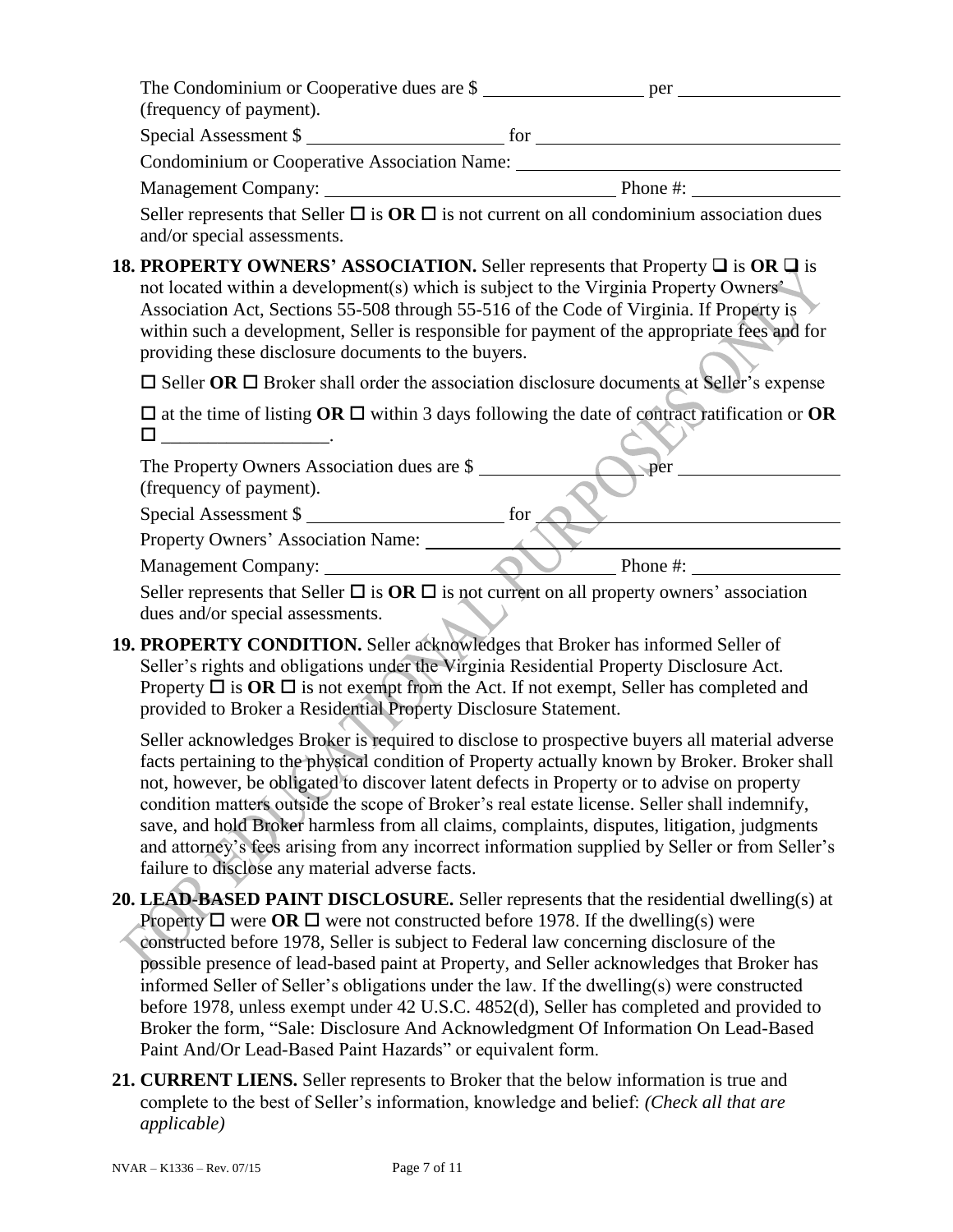**A.** Property is not encumbered by any mortgage or deed of trust (*if box is checked, skip to item G*).

**B.**  $\Box$  Property is security for a first mortgage or deed of trust loan held by (Lender Name):

| $\frac{1}{\sqrt{1-\frac{1}{2}}}\text{Account #}\_$                                                                                                                                                                                                                                                                                                                             |
|--------------------------------------------------------------------------------------------------------------------------------------------------------------------------------------------------------------------------------------------------------------------------------------------------------------------------------------------------------------------------------|
|                                                                                                                                                                                                                                                                                                                                                                                |
| $C. \Box$ Property is security for a second mortgage or deed of trust loan held by (Lender<br>Name):                                                                                                                                                                                                                                                                           |
| $\frac{1}{2}$ Account #                                                                                                                                                                                                                                                                                                                                                        |
|                                                                                                                                                                                                                                                                                                                                                                                |
| $D. \Box$ Property is security for a line of credit or home equity line of credit held by (Lender                                                                                                                                                                                                                                                                              |
|                                                                                                                                                                                                                                                                                                                                                                                |
| E. $\Box$ Seller is current on all payments for the loans identified above.<br><b>F.</b> $\Box$ Seller is not in default and has not received any notice(s) from the holder(s) of any<br>loan identified above, or from any other lien holder of any kind, regarding a default under<br>any loan, threatened foreclosure, notice of foreclosure, or the filing of foreclosure. |
| $G.$ $\Box$ There are no liens secured against Property for Federal, State or local income taxes;<br>unpaid real property taxes; or unpaid condominium or homeowners' association fees.                                                                                                                                                                                        |
| $H. \Box$ There are no judgments against Seller (including each owner for jointly held property).<br>Seller has no knowledge of any matter that might result in a judgment that may<br>potentially affect Property.                                                                                                                                                            |
| I. $\Box$ Seller has not filed for bankruptcy protection under Federal law and is not<br>contemplating doing so during the term of this Agreement.                                                                                                                                                                                                                             |
| During the term of this Agreement, should any change occur with respect to answers A<br>through I above, Seller shall immediately notify Broker and sales associate/listing agent, in<br>writing, of such change.                                                                                                                                                              |
| 22. SELLER FINANCING. Seller $\Box$ does OR $\Box$ does not agree to offer seller financing by<br>providing a $\qquad \qquad$ reed of trust loan in the amount of \$<br>with further terms to be negotiated.                                                                                                                                                                   |
| 23. CLOSING COSTS. Fees for the preparation of the deed of conveyance, that portion of the<br>settlement agent's fee billed to Seller, costs of releasing existing encumbrances, Seller's legal<br>fees, Grantor's Tax, and any other proper charges assessed to Seller will be paid by Seller<br>unless provided otherwise in the sales contract.                             |
| The "Seller's Estimated Cost of Settlement" form $\Box$ is OR $\Box$ is not attached. These<br>estimates are for informational purposes only and will change based upon the terms and<br>conditions of the purchase offer.                                                                                                                                                     |
| <b>Seller's Proceeds:</b> The Seller acknowledges that Seller's proceeds may not be available at the<br>time of settlement. The receipt of proceeds may be subject to the Virginia Wet Settlement                                                                                                                                                                              |

**Act**, and may be subject to other laws, rules and regulations (e.g. Virginia estate statutes and the **Foreign Investment Real Property Tax Act - FIRPTA**).

**Seller is advised to seek legal and/or financial advice concerning these matters.**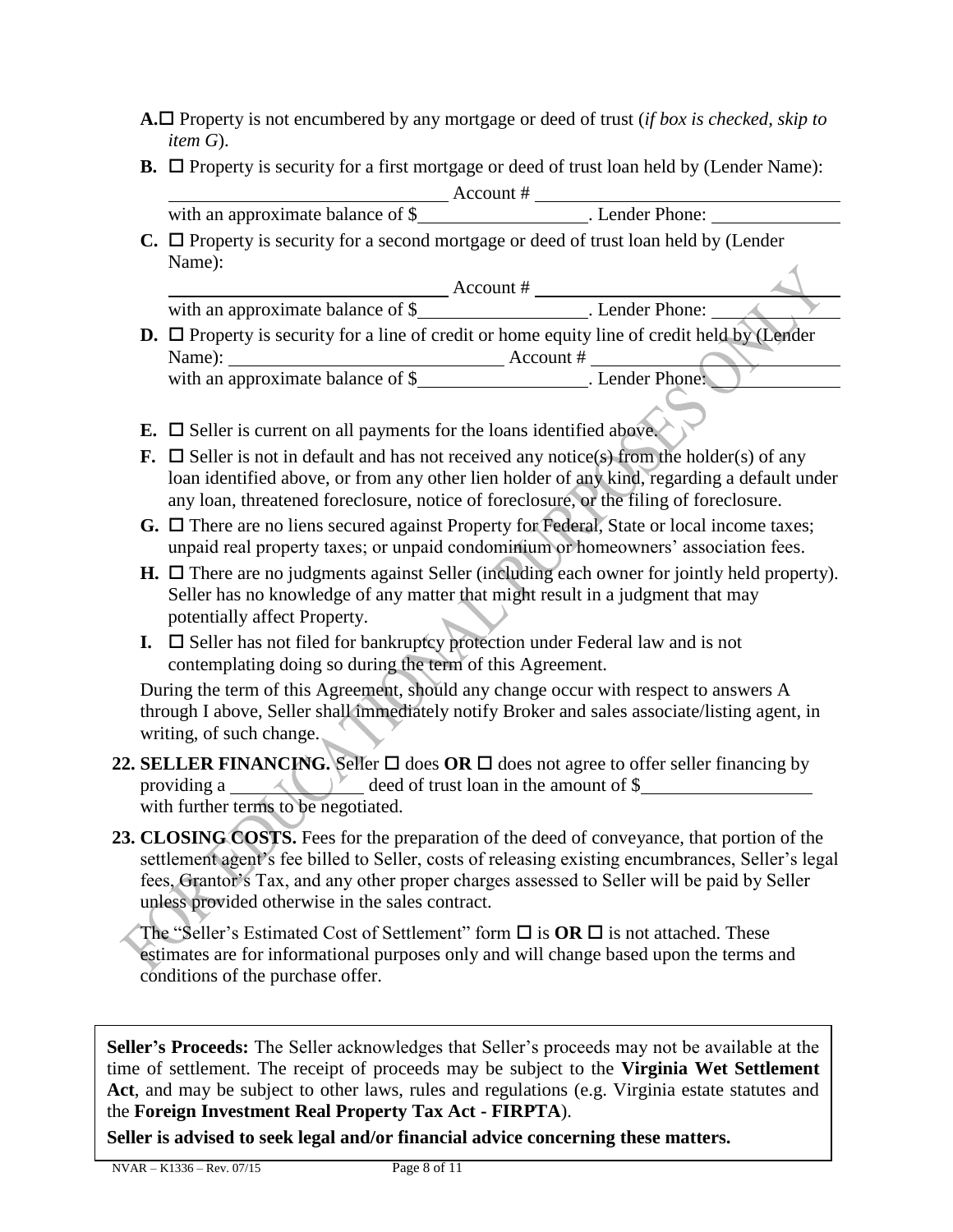**24. IRS/FIRPTA.** Section 1445 of the Internal Revenue Service (IRS) Code may require the settlement agent to report the gross sales price, Seller's federal tax identification number and other required information to the IRS. Seller will provide to the settlement agent such information upon request. In certain situations, the IRS requires a percentage (currently 10%) of the sales price to be withheld from Seller's proceeds if Seller is a foreign person for purposes of U.S. income taxation. A foreign person includes, but is not limited to, nonresident aliens, foreign corporations, foreign partnerships, foreign trusts or foreign estates.

Seller represents that Seller  $\Box$  is  $OR \Box$  is not, a foreign person for purposes of U.S. income taxation.

#### **25. MISCELLANEOUS PROVISIONS.**

#### **A. Seller Representations and Warranties.**

Seller is aware that Seller may be responsible for failing to disclose information and/or misrepresenting the condition of Property. Seller warrants that:

- 1) Seller has capacity to convey good and marketable title to Property by general warranty deed and represents that Property is insurable by a licensed title insurance company with no additional risk premium.
- 2) Seller is not a party to a listing agreement with another broker for the sale, exchange or lease of Property.
- 3) No person or entity has the right to purchase, lease or acquire Property, by virtue of an option, right of first refusal or otherwise.
- 4) Seller  $\Box$  is **OR**  $\Box$  is not a licensed (active/inactive) real estate agent/broker.
- 5) Seller  $\Box$  has **OR**  $\Box$  has no knowledge of the existence, removal or abandonment of any underground storage tank on Property.
- 6) Property  $\Box$  is  $\overline{OR}$   $\Box$  is not tenant-occupied.
- **B. Access to Property.** Seller shall provide keys to Broker for access to Property to facilitate Broker's duties under this Agreement. If Property is currently tenant-occupied, Seller shall provide Broker with any current lease documents and contact information for current tenant, and shall use best efforts to obtain the full cooperation of current tenants, in connection with showings and inspections of Property.

### **C. Seller Assumption of Risk.**

1) Seller retains full responsibility for Property, including all utilities, maintenance, physical security and liability until title to Property is transferred to buyer. Seller is advised to take all precautions for safekeeping of valuables and to maintain appropriate property and liability insurance through Seller's own insurance company. Broker is not responsible for the security of Property or for inspecting Property on

any periodic basis. If Property is or becomes vacant during the Listing Period, Seller is advised to notify Seller's home owner's insurance company and request a "Vacancy Clause" to cover Property.

2) In consideration of the use of Broker's services and facilities and of the facilities of any Multiple Listing Service, Seller and Seller's heirs and assigns hereby release Broker, Broker's designated agents, sub-agents, sales associates and employees, any Multiple Listing Service and the Directors, Officers and employees thereof, including officials of any parent Association of REALTORS®, except for malfeasance on the part of such parties, from any liability to Seller for vandalism, theft or damage of any nature whatsoever to Property or its contents that occurs during the Listing Period. Seller waives any and all rights, claims and causes of actions against them and holds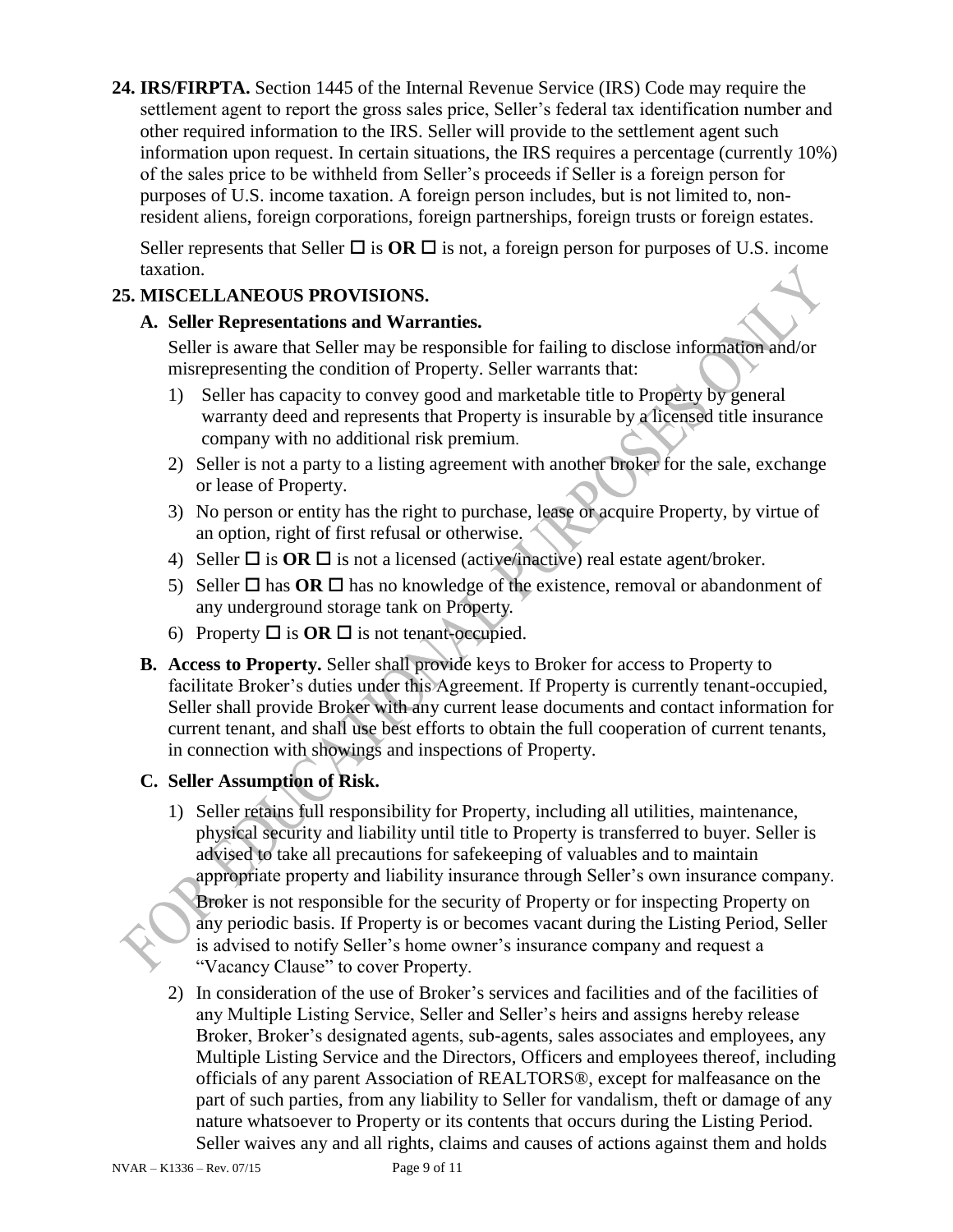them harmless for any property damage or personal injury arising from the use or access to Property by any persons during the Listing Period.

- **D. Appropriate Professional Advice.** Broker can counsel on real estate matters, but if Seller desires legal advice, Seller is advised to seek legal counsel. Seller is advised further to seek appropriate professional advice concerning, but not limited to, property or tax and insurance matters.
- **E. Service Provider Referrals.** Broker or one of Broker's sales associates may refer a service provider to assist Seller in this transaction. This referral is not an endorsement, guarantee or warranty as to the quality, cost and/or timeliness of the services to be provided. Seller is advised to independently investigate all options for service providers and consider whether any service provider will work effectively with Seller. Seller is free to reject any referred service provider for any or no reason.
- **F. Subsequent Offers After Contract Acceptance**. After a sales contract has been ratified on Property, Broker recommends Seller obtain the advice of legal counsel prior to acceptance of any subsequent offer.
- **G. Governing Law.** The laws of Virginia shall govern the validity, interpretation and enforcement of this Agreement.
- **H. Binding Agreement**. This Agreement will be binding upon the parties, and each of their respective heirs, executors, administrators, successors and permitted assigns. The provisions hereof will survive the sale of Property and will not be merged therein. This Agreement, unless amended in writing by the parties, contains the final and entire agreement and the parties will not be bound by any terms, conditions, oral statements, warranties or representations not herein contained.
- **26. ATTORNEY'S FEES.** If any Party breaches this Agreement and a non-breaching Party retains legal counsel to enforce its rights hereunder, the non-breaching Party shall be entitled to recover against the breaching Party, in addition to any other damages recoverable against any breaching Party, all of its reasonable Legal Expenses incurred in enforcing its right under this Agreement, whether or not suit is filed, and in obtaining, enforcing and/or defending any judgment related thereto. Should any tribunal of competent jurisdiction determine that more than one Party to the dispute has breached this Agreement, then all such breaching Parties shall bear their own costs, unless the tribunal determines that one or more of the Parties is a "Substantially Prevailing Party", in which case any such Substantially Prevailing Party shall be entitled to recover from any of the breaching Parties, in addition to any other damages recoverable against any breaching Party, all of its reasonable Legal Expenses incurred in enforcing its rights under this Agreement, whether or not suit is filed, and in obtaining, enforcing and/or defending any judgment related thereto. "Party" as used in this paragraph includes any third party beneficiary identified herein. "Legal Expenses" as used in this paragraph includes attorney fees, court costs, and litigation expenses, if any, including, but not limited to, expert witness fees and court reporter fees.

#### **27. ADDITIONAL TERMS.**

NVAR – K1336 – Rev. 07/15 Page 10 of 11 / /

Date Seller Seller Date Broker/Sales Manager